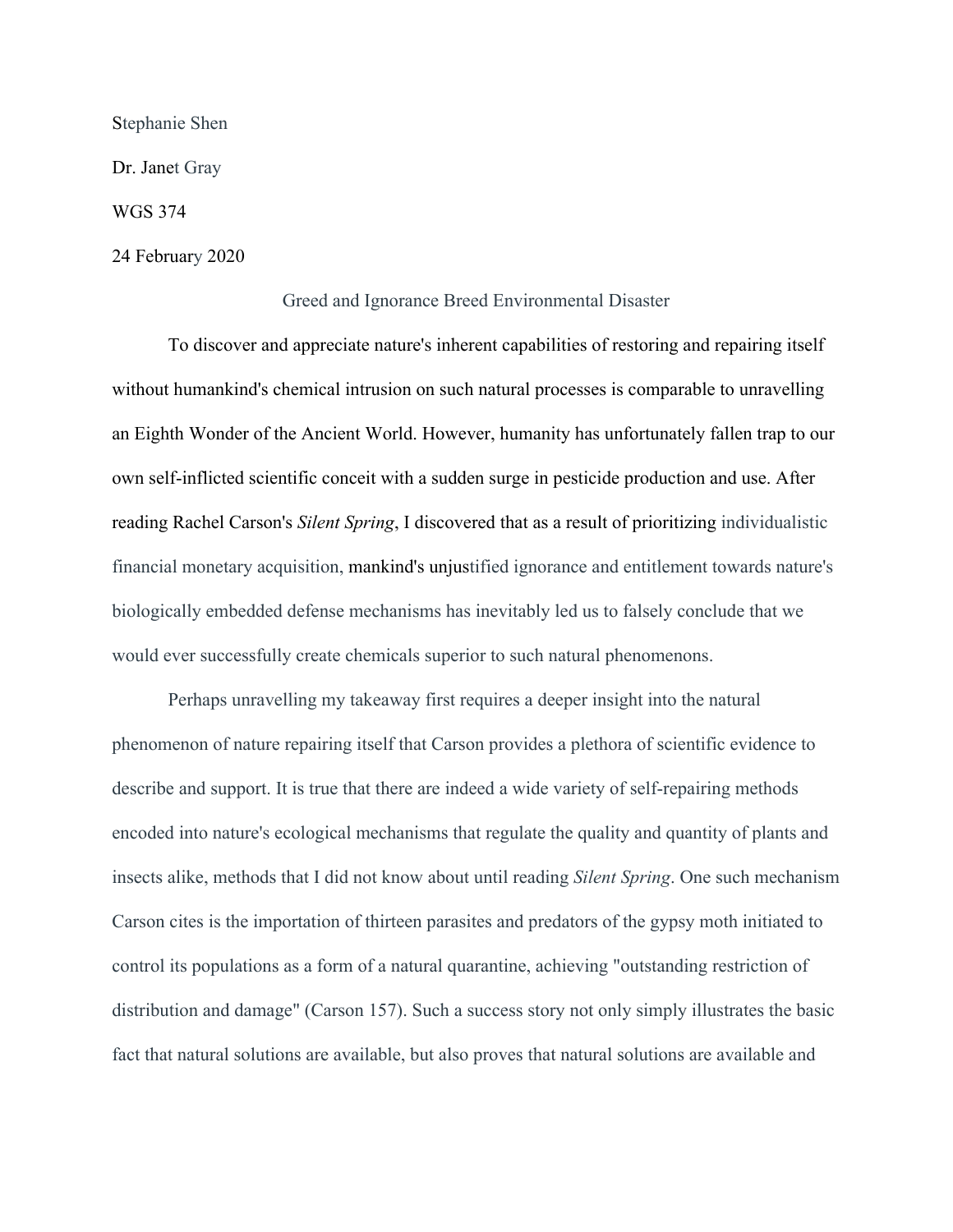*are effective*. If this method proved to be successful with the moth, then the same method can be applied to other insects that pose a threat to certain plants, such as the Japanese Beetle, where the populations "have been kept at relatively low levels" due to natural controls set up (88). The fact that a natural solution such as this is so readily available ironically aggravated me as I knew that we were not taking full advantage of its abundant availability and effectiveness, that instead we were completely disregarding it in favor of a far more harmful chemically engineered solution. Another successful natural mechanism as opposed to pesticide use was planting marigolds among roses as per advice from Scientists of the Dutch Plant Protection Service, in which the marigold's excretion had the capability to kill soil nematodes. Carson reports "The results were striking. With the aid of the marigolds the roses flourished; in the control beds they were sickly and drooping. Marigolds are now used in many places for combating nematodes" (78). I had never even known, let alone considered the benefits, of planting another plant in order to kill off insects. I was fascinated by the ways in which we are often outsmarted by nature right before our very eyes. These only further support the finding that nature comes with an abundance of inherent biological mechanisms designed to keep various populations of various species in check without the need of harmful man made chemicals. After reading about such phenomenons, I couldn't help but wonder, why let such an eco-friendly and far less costly and damaging method go so widely unknown and therefore unused?

I then found it necessary to analyze the negative ways in which the chemical industry in addition to a wide variety of other research institutions had failed to invest time, money, and research into the study and use of nature's natural defense mechanisms. My goal was to discover the "why" of such a lack of competence from the chemical industries for falling behind on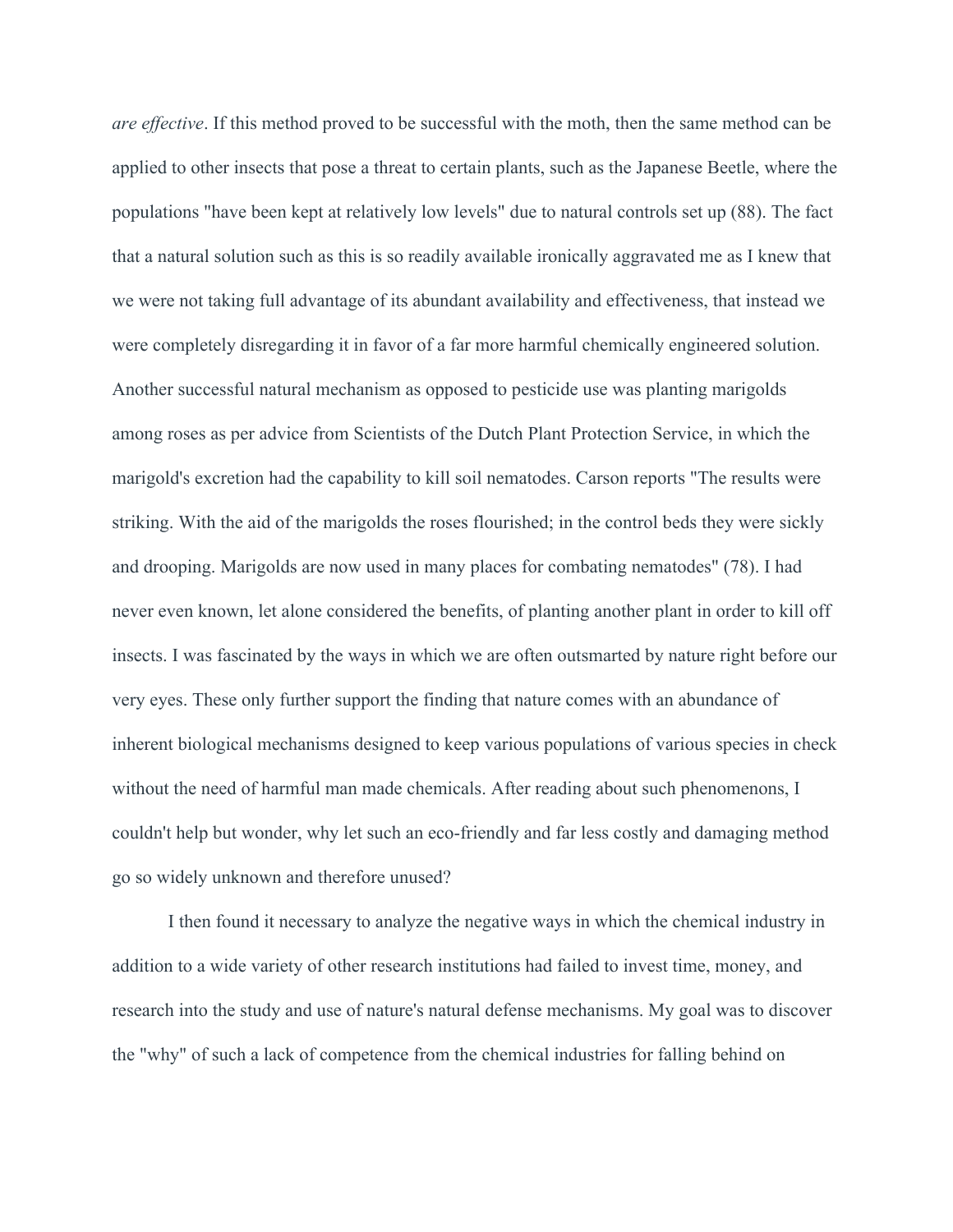utilizing such an effective pest control method. Carson's brief mentions of monetary gain and capitalistic motivations for conducting or not conducting certain research projects proves to be a primary source of this problematice practice. This viewpoint is supported when Carson states, "Biological-control studies, on the other hand, are never so endowed— for the simple reason that they do not promise anyone the fortunes that are to be made in the chemical industry" (259). To do or not to do certain studies when something as critical as our environment is involved for "fortune" purposes leads to nothing but catastrophic environmental and biological damage on all living things, from humans, to plants, to animals, and to insects. It was sad for me to realize and acknowledge the lack of rationality industry professionals had once monetary incentives were involved. Even when removing the factor of money, a similar concept still stands in which "[the chemical industry's] professional prestige, sometimes their very jobs depend on the perpetuation of chemical methods (259). It is dangerous to let the future of something as essential yet fragile as our environment rely on the extremely flawed greediness of mankind in his selfish search for wealth and prestige (which is presumably measured by wealth).

I began to reflect on the toxic ways in which our need for financial superiority has taken precedence over the wellbeing of our own environment. Upon reading Ariel Salleh's *Ecofeminism as Politics*, I then made a fascinating connection between this thirst for wealth to the influence that a predominantly white male culture has in perpetuating such toxic ideas of maximizing monetary gains. She describes the principle foundation of ecofeminism as combatting the "eurocentric capitalist patriarchal exploitation of natural resources" (Salleh 39). This description is the exact driving force behind the complete disregard of biological solutions and the total appeal of mass produced chemicals. It displays an array of entitlement to dominate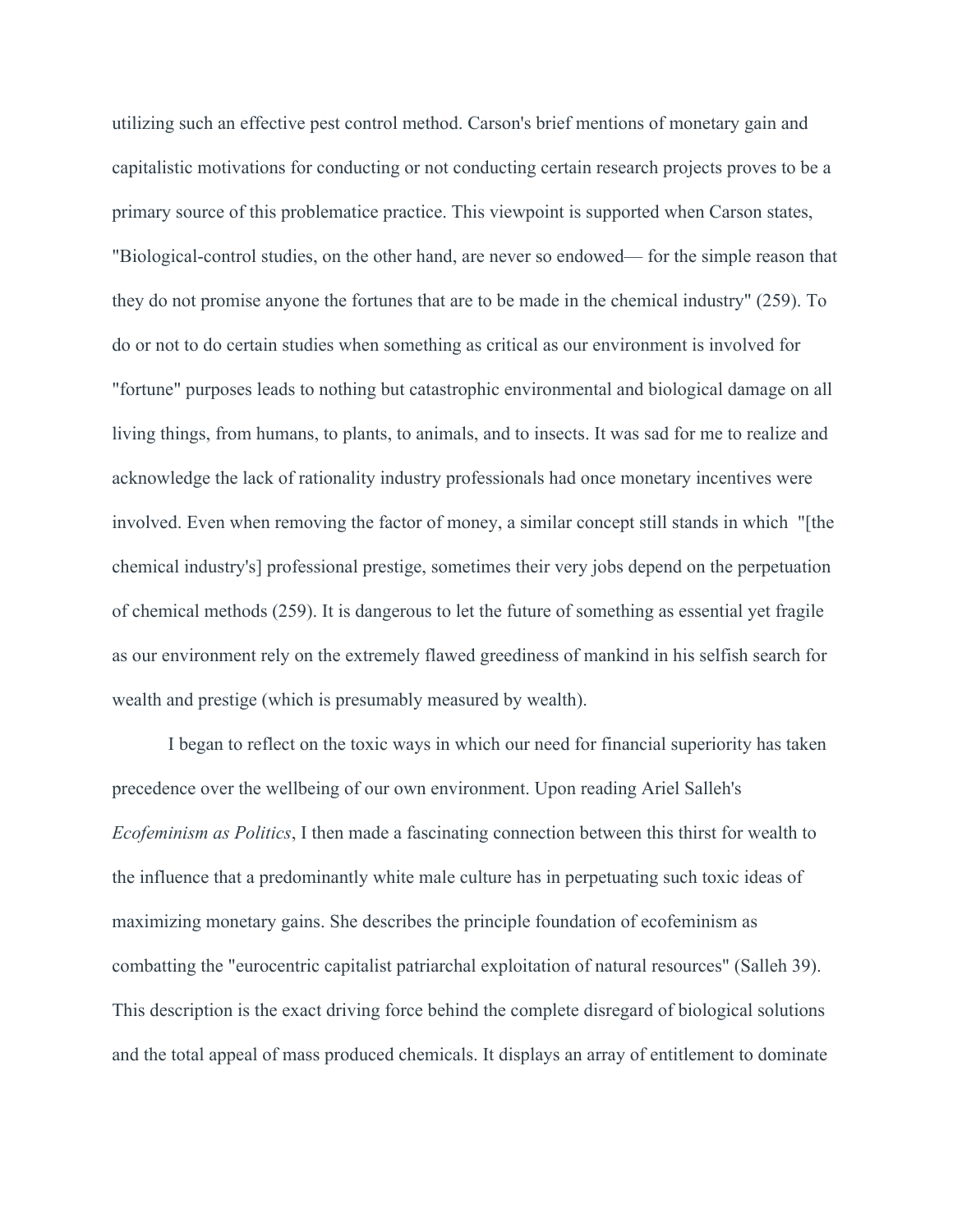over nature and women, and anything deemed "less than" a man in an effort to be the most commercially successful as possible. To do anything but would be counteracting what Salleh brilliantly calls the "masculine ego" (42). Tying this to the issue of using harmful pesticides as opposed to utilizing nature's biological mechanisms, it became clear to me that the decision to choose one method over another because it accumulates greater commercial success and prestige very largely relied on the fact that such chemical industries and research institutions were run by straight white males who fed off of such shallow and problematic measures of success. It was at this point that I finally saw the ways in which gender and environment influence each other, helping me view the harmful use of pesticides as an intersectional issue. The culture of masculinity and capitalism plays substantial roles in the development of nature's pesticide crisis.

This all culminates to the lack of education, research, and awareness of such biological methods of pest control, and this inevitably is accompanied with the over-reliance on pesticides that in the long-run do more harm than good. Carson provides additional insight to this argument by highlighting the use of pesticides in an overwhelmingly negative light, constructing it as what seems to be only the direct product of desperation and ignorance. She states, "The resort to weapons such as insecticides to control it is a proof of insufficient knowledge and of an incapacity so to guide the processes of nature that brute force becomes unnecessary" (275). At this point it was clear to me that we humans have full accountability for the damage done unto nature as it was our own lack of education and lack of willingness to receive that education caused by selfish greed for maximizing capital profit that led us to the unnecessary overproduction of several hundred harmful pesticide and insecticides. As a matter of fact, an alarming statistic Carson presents further supports this notion of industry professionals failing to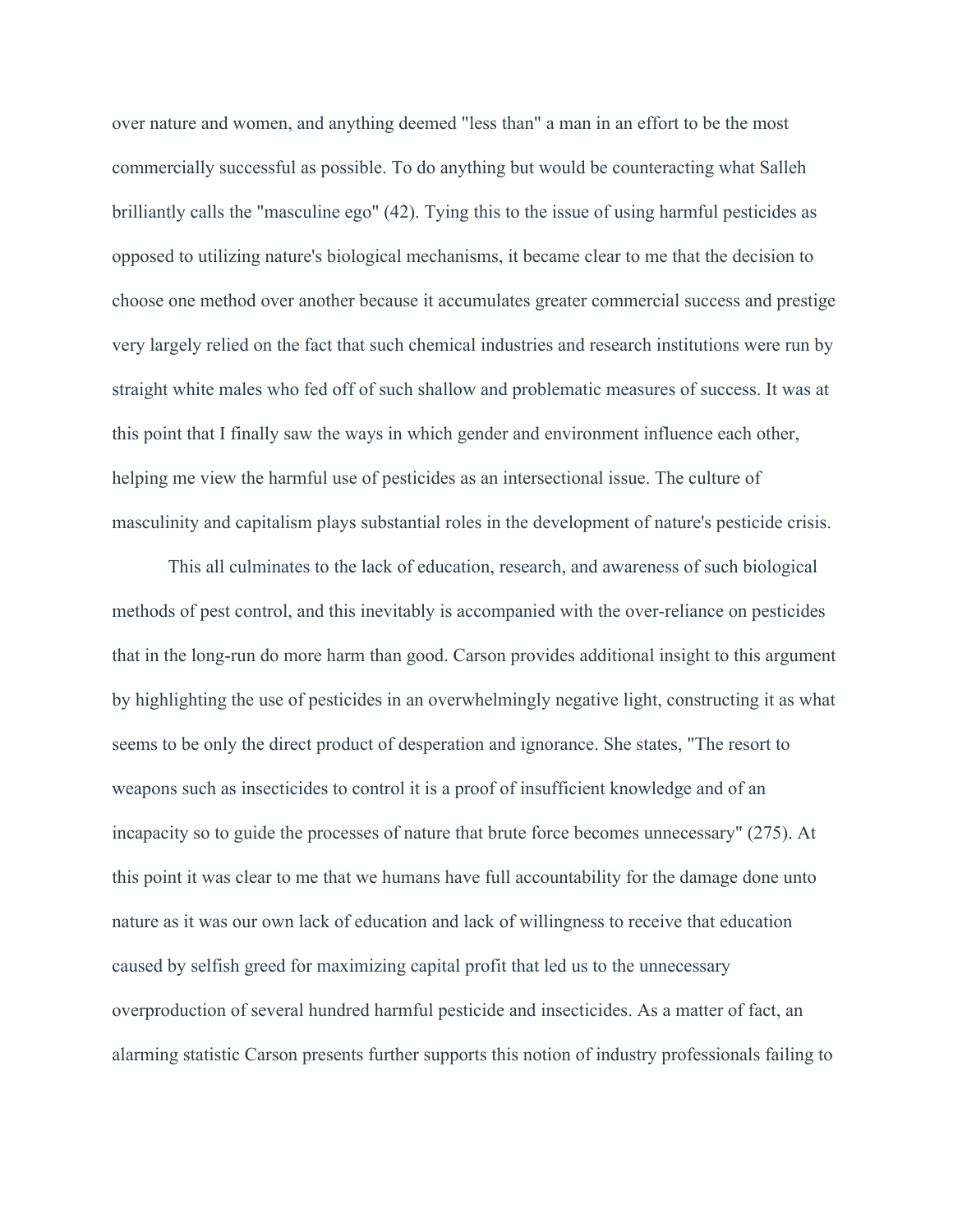fully invest in the beneficial process of biological controls. In 1960, "only 2 per cent of all the economic entomologists in the country were then working in the field of biological controls. A substantial number of the remaining 98 per cent were engaged in research on chemical insecticides" (258). This number was shocking to me as it put into a quantifiable perspective of how little hope we have for the widespread awareness of biological solutions. It is the pinnacle representation of a capitalistic society designed to cater to upper class white males. We are the reason for our own ignorance towards biological solutions, and our ignorance has correlated to the massive harm we've done to nature.

Under the influence of Carson's evidence, the effectiveness and benefits of the biological solutions founded upon nature's mysterious yet fascinating ways of repairing itself far outweighs the harmful and long-term ineffective man made chemicals humankind has unfortunately introduced into the natural world. This is an important topic worthy of attention and discussion as the environmental implications associated with the continuation of harmful chemicals threatens essentially all forms of life on Earth, while also ultimately making the matters worse. As a society, it is essential we finally recognize that our creations may not always lead to the best outcomes and put our greedy financial motivations aside for the better of our planet.